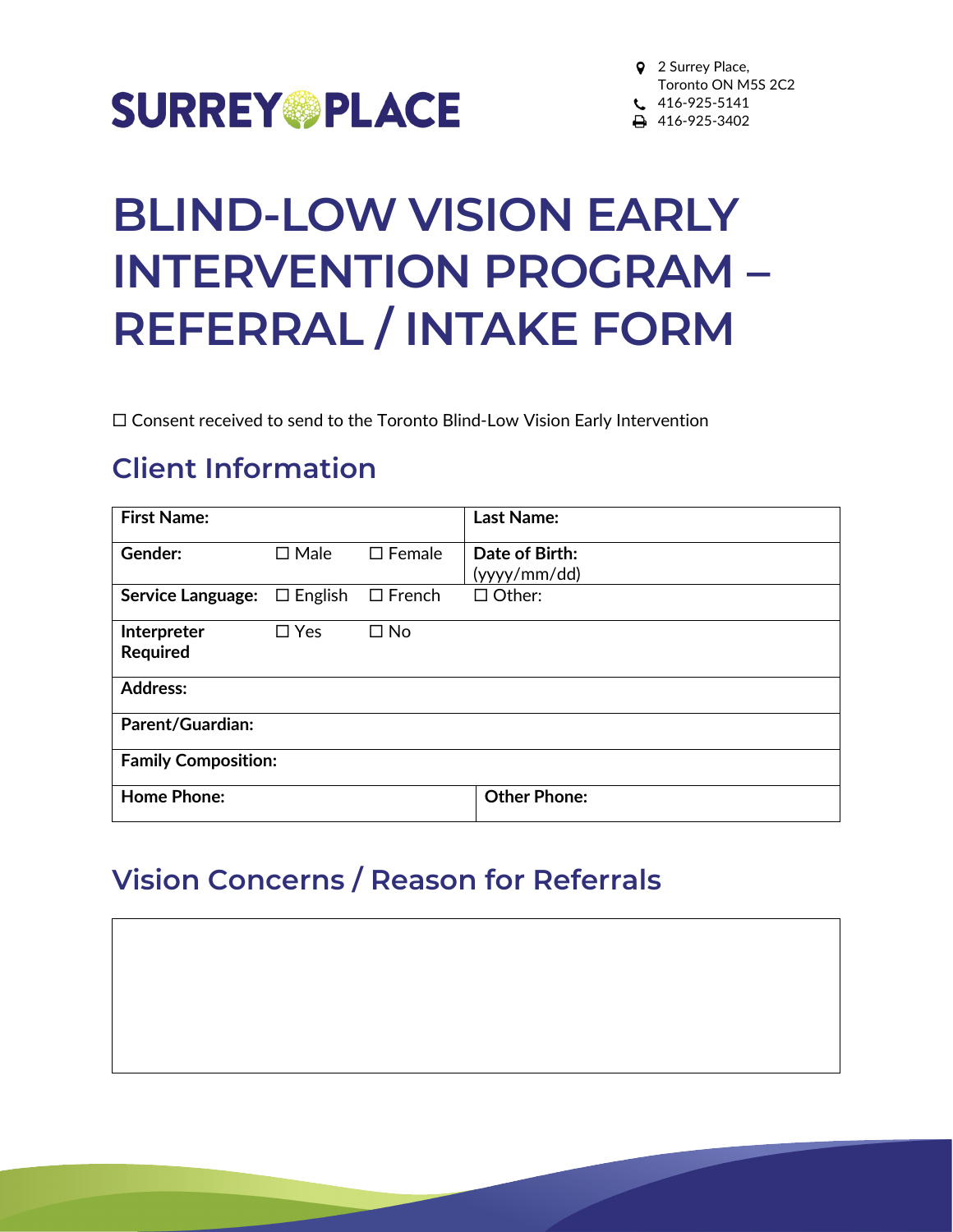# **Visual Impairment Diagnostic**

| <b>Rx</b> | $\boxed{\square}$ Ophthalmologist<br>$\boxed{\square}$ Opometrist | <b>Name:</b> |
|-----------|-------------------------------------------------------------------|--------------|

#### **Medical Diagnosis & Medication**

#### **Hearing Concerns**

#### **Growth & Development**

| 1. Speech/Language: |
|---------------------|
| 2. Gross Motor:     |
| 3. Fine Motor:      |

# **Child's Daily Program**

| $\Box$ Childcare                 | □ Nursery School/Drop-In | $\square$ Home   |
|----------------------------------|--------------------------|------------------|
| $\square$ School                 | $\Box$ Rehab             | $\Box$ Inpatient |
| Name of childcare and/or school: |                          |                  |
| <b>Contact Name:</b>             |                          |                  |
| <b>Address:</b>                  |                          |                  |
| <b>Phone Number:</b>             |                          |                  |